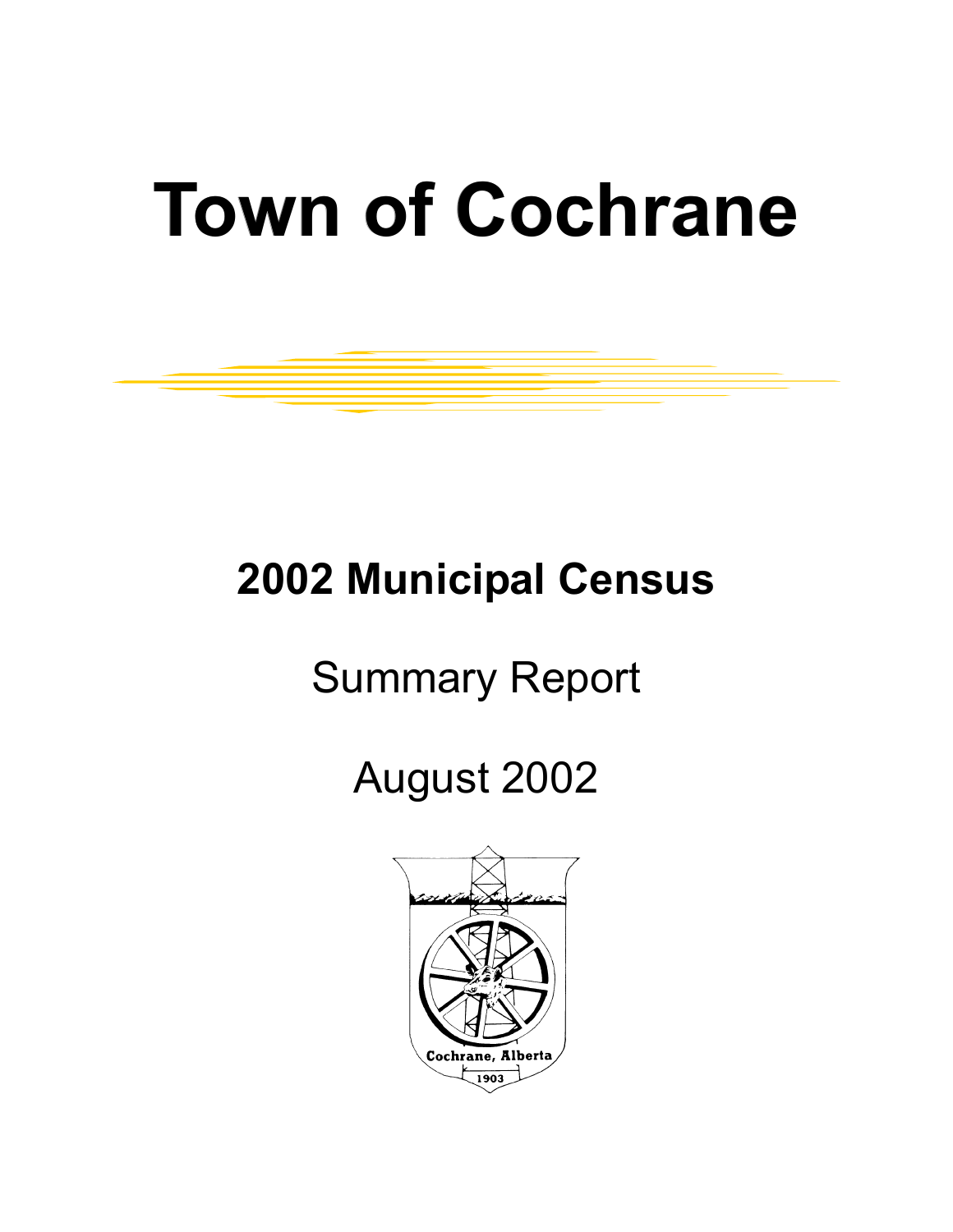Summary Report – August 2002

#### 4 **Introduction**

The 2002 Municipal Census was conducted in the provincially legislated period between April 1, 2002 and June 30, 2002.

Census questions were developed and agreed upon by all Town of Cochrane departments.

It should be noted that a municipality does not have the authority to make census participation mandatory. Residents have the right to refuse to answer any, or all, of the census questions. Approximately 37 homes were not included as they were vacant, declined to participate or residents were unavailable.

The final population figure determined by the census is 12,074. This information has been submitted to Alberta Municipal Affairs for confirmation and it is expected that an official declaration will be issued by that department in mid-September.

Information provided in this Summary Report represents the Town of Cochrane as a whole. Census information is also available on gender/age of residents and on specific areas within the municipality.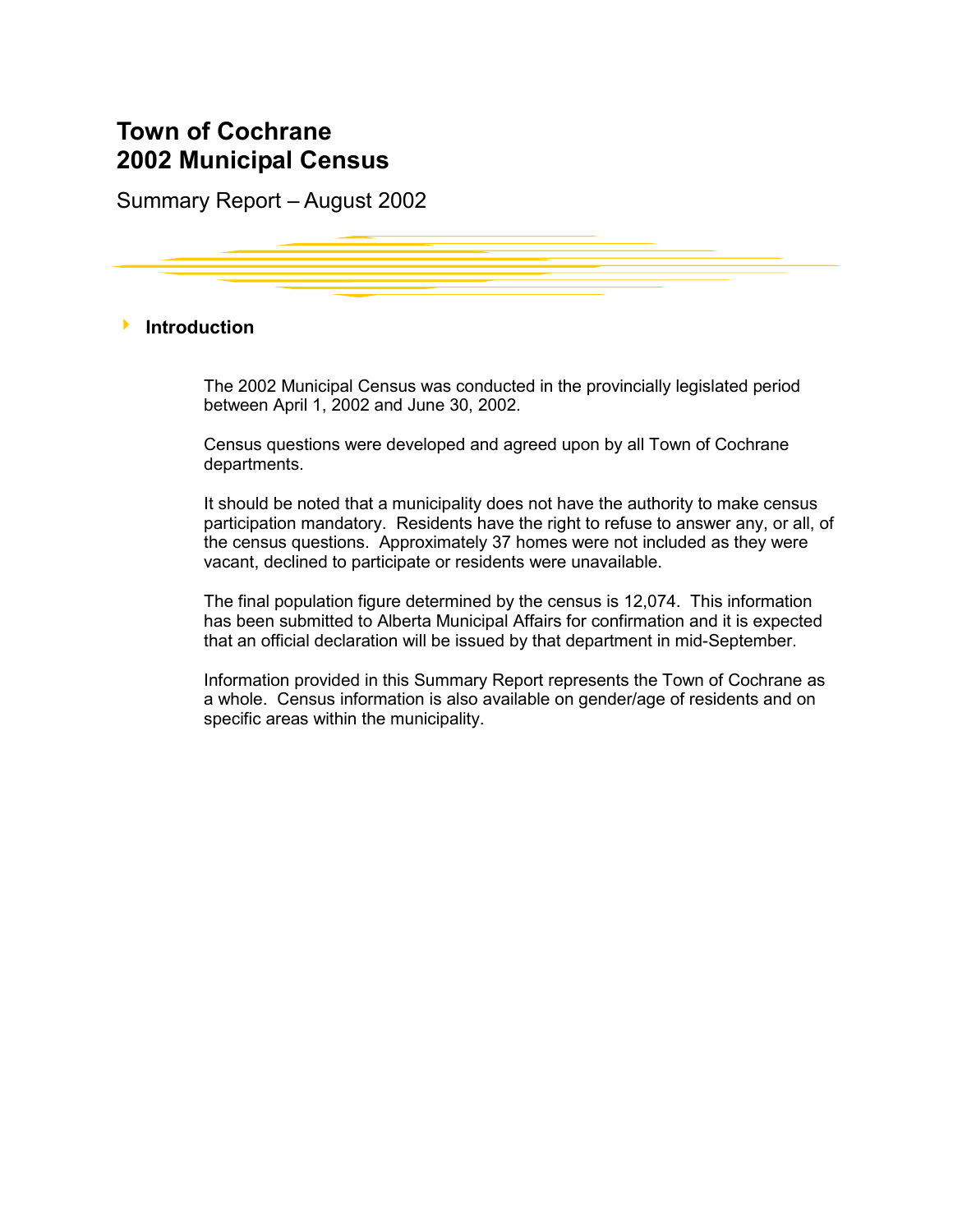| <b>Summary Report - August 2002</b> | Page 2 |
|-------------------------------------|--------|
|                                     |        |

| r |  |
|---|--|
|---|--|

|  |  | <b>Dwelling Types</b> |
|--|--|-----------------------|
|--|--|-----------------------|

|                                                       | 2,926        |
|-------------------------------------------------------|--------------|
|                                                       | 427          |
|                                                       | 93           |
|                                                       | 177          |
|                                                       | 157          |
|                                                       | 32           |
|                                                       | 14           |
| Suite Attached to Commercial / Industrial Development | 4            |
|                                                       | <sup>0</sup> |
|                                                       | ∩            |
|                                                       | 3            |
|                                                       | 0            |

#### 4 **Tenancy Status**

| Other |  |
|-------|--|

#### 4 **Length of Residence at Current Address**

| 571 |
|-----|
| 881 |
| 978 |
| 742 |
| 264 |
| つらつ |

*continued on next page...*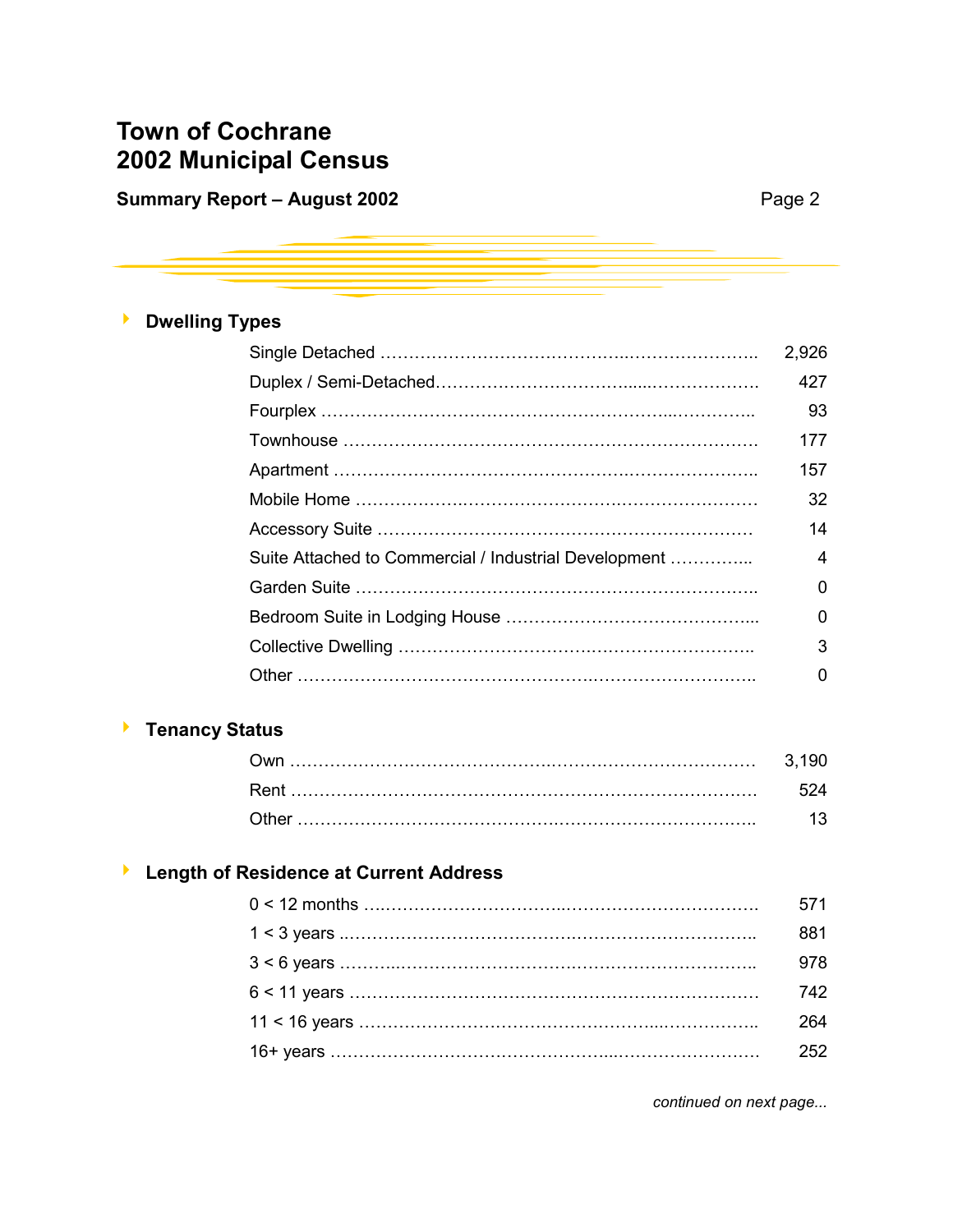#### **Summary Report – August 2002 Page 3**

| If you have moved to Cochrane within the past 5 years, from where did you<br>relocate? |     |
|----------------------------------------------------------------------------------------|-----|
|                                                                                        | 488 |
|                                                                                        | 57  |
| Alberta Urban Centre (population $50,000 \leftrightarrow 100,000$ )                    | 45  |
|                                                                                        | 174 |
|                                                                                        | 224 |
|                                                                                        | 334 |
|                                                                                        | 64  |

#### **▶ How does your household obtain information about what's happening in Cochrane?**

| 3,315 |
|-------|
| 3,087 |
| 1,820 |
| 1,440 |
| 1.437 |
| 553   |
| 471   |

#### 4 **Do you use the Cochrane Recycling Depot?**

#### 4 **Do you own a camping recreation vehicle?**

*continued on next page...*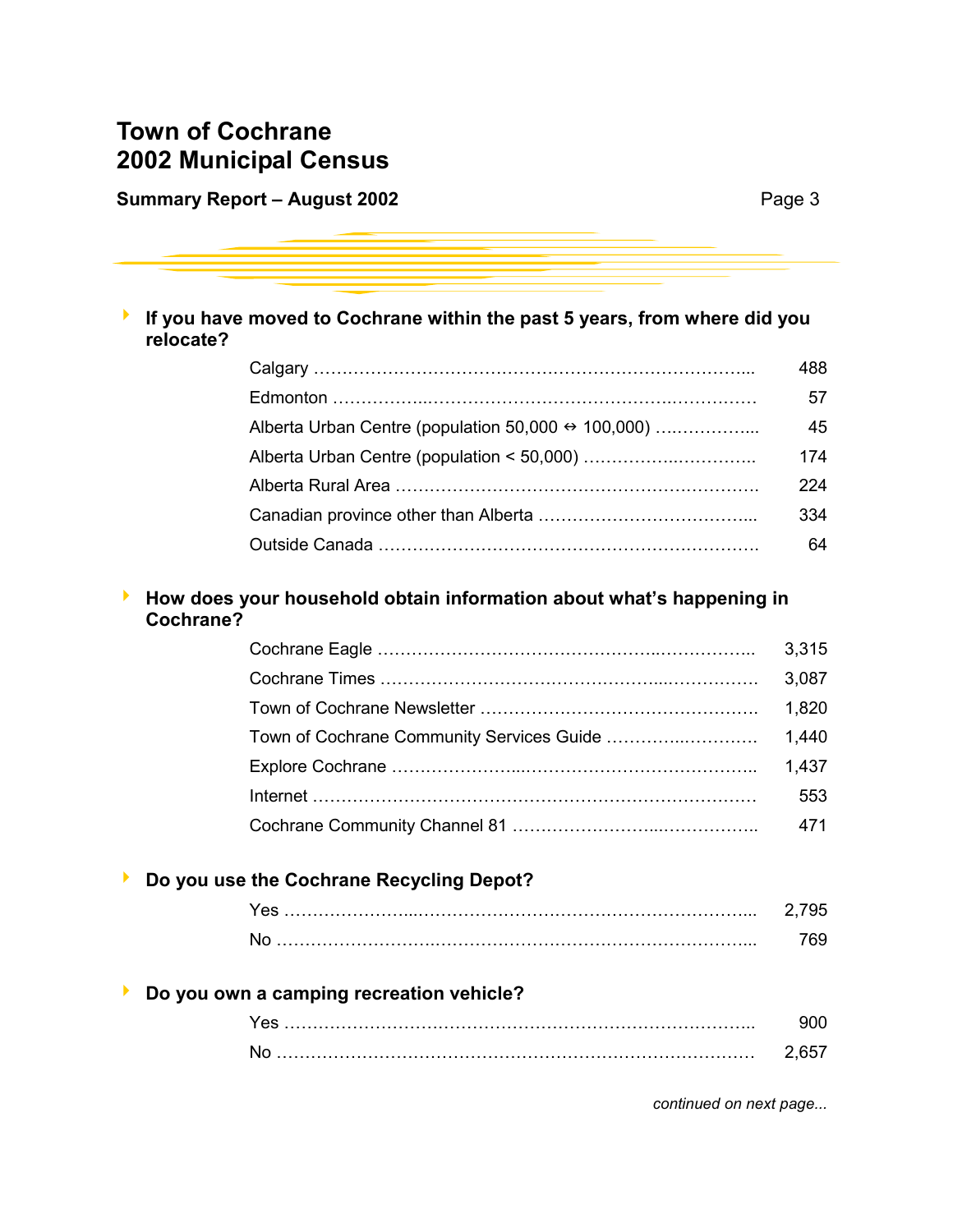| <b>Summary Report - August 2002</b>                                                                                                                                            | Page 4 |
|--------------------------------------------------------------------------------------------------------------------------------------------------------------------------------|--------|
| Does this household have Internet access?                                                                                                                                      |        |
|                                                                                                                                                                                | 2,621  |
|                                                                                                                                                                                | 916    |
| If "yes" to the above, which type of access to you use?                                                                                                                        |        |
|                                                                                                                                                                                | 849    |
|                                                                                                                                                                                | 454    |
|                                                                                                                                                                                | 1,215  |
|                                                                                                                                                                                | 169    |
| Do you use the Internet to make purchases or pay bills?                                                                                                                        |        |
|                                                                                                                                                                                | 1,279  |
|                                                                                                                                                                                | 1,366  |
| Are there families, couples, or single adults in your household, earning an<br>annual income of \$0 ↔ \$40,000, who are seeking housing that is affordable<br>on their income? |        |
|                                                                                                                                                                                | 384    |
|                                                                                                                                                                                | 3,083  |
| If "yes" to the above, how many?                                                                                                                                               |        |
|                                                                                                                                                                                | 236    |
|                                                                                                                                                                                | 178    |
|                                                                                                                                                                                | 53     |
|                                                                                                                                                                                | 30     |
|                                                                                                                                                                                | 18     |
|                                                                                                                                                                                | 43     |
|                                                                                                                                                                                | 0      |
|                                                                                                                                                                                |        |

*continued on next page...*